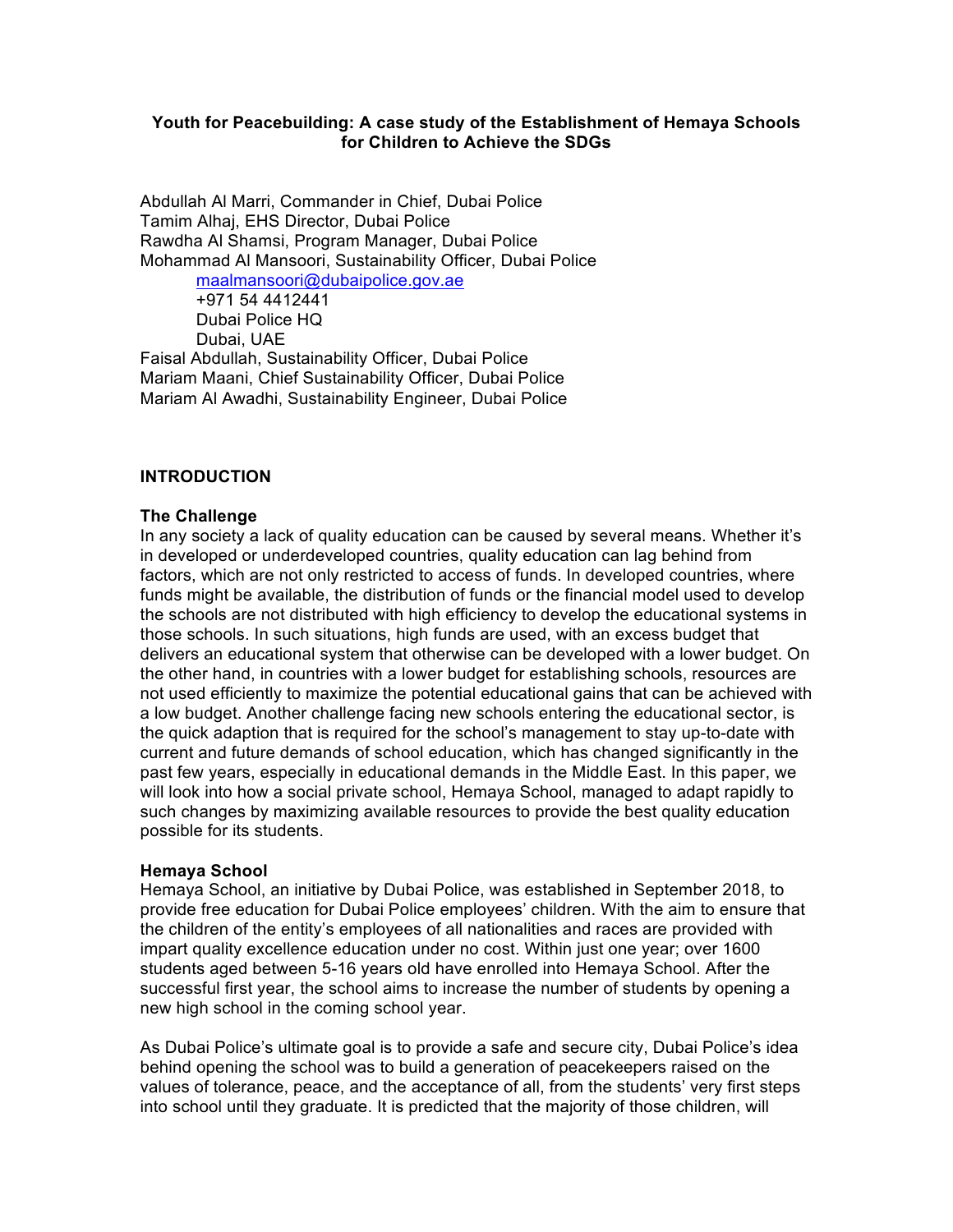follow into the footsteps of theirs parents to become policemen for Dubai Police and if those core values are embedded into them from a very young age, in combination with quality education, they will become the future peacekeepers of the country, with the core values of tolerance, peace and inclusion, and they will be well equipped with all what's necessary to be the future leaders in the police sector, before they even start their journey in the police academy.

### **Education for Sustainable Development**

The schools were established with the ultimate goal of providing the highest level of quality education by maximizing all available resources to provide the best educational system to its students. Knowing how it's a challenge to run a private school when providing quality education for free, the school management has set up a way in which the school can run effectively without compromising the quality of education delivered by developing a modern and innovative educational system method. A unique feature of Hemaya school and what distinguishes it from other schools in the region is that the school focuses on implementing the framework education for sustainable development (ESD 2030) as a guideline in achieving its own goals, with the main focus on Sustainable Development Goal (SDG) 3 (Good Health and Wellbeing), SDG 4 (Quality Education), SDG 9 (Industry, Innovation and Infrastructure) SDG 16 (Peace, Justice and Strong Institutions) and SDG 17 (Partnership for the Goals). To ensure this, the school is currently led by the Sustainability Advisory Council of Dubai Police, experienced in the field of sustainability, proving that by setting the SDGs as a target, a school can be run effectively. In addition, by embedding the SDGs in the core of the school's values, and teaching the young children about sustainability at a young age, the future generations will have a bigger role in a more sustainable future world.

### **METHADOLOGY**

### **The plan**

In January 2019, three months after the official opening of Hemaya schools, a dedicated team from the Sustainability Advisory Council was assigned to lead Hemaya school and initiate the process of transforming the school into a "sustainable school'. Dubai Police noticed at an early stage of the importance of quickly adapting the school to the current educational demands. The Sustainability Advisory Council includes staff from various fields, of whom some work in different departments within Dubai Police and was put together in one team, based on their career experience and educational background. Each member of the council was responsible in the implementation of a specific SDG or project within the school, and since they were already employed as Dubai Police staff, no further employment was needed, making it a more sustainable approach in using current human resources available. For example, members of the council were brought in from the Department of Sports Affairs, in order to lead sport related projects such as organizing the sports programs, monitoring the students' fitness etc.., staff from the Department of Operations, were brought in to lead the technological transformation of the school, staff from the Department of Forensic Science were brought in to establish curriculums in STEM courses, and so on.

## **Timeframe**

The team set a 6 months plan to transform the school, and to have all changes up and running before the start of the next school year on September 2019. To ensure the implementation of the SDGs, and to quickly adapt to the ever changing educational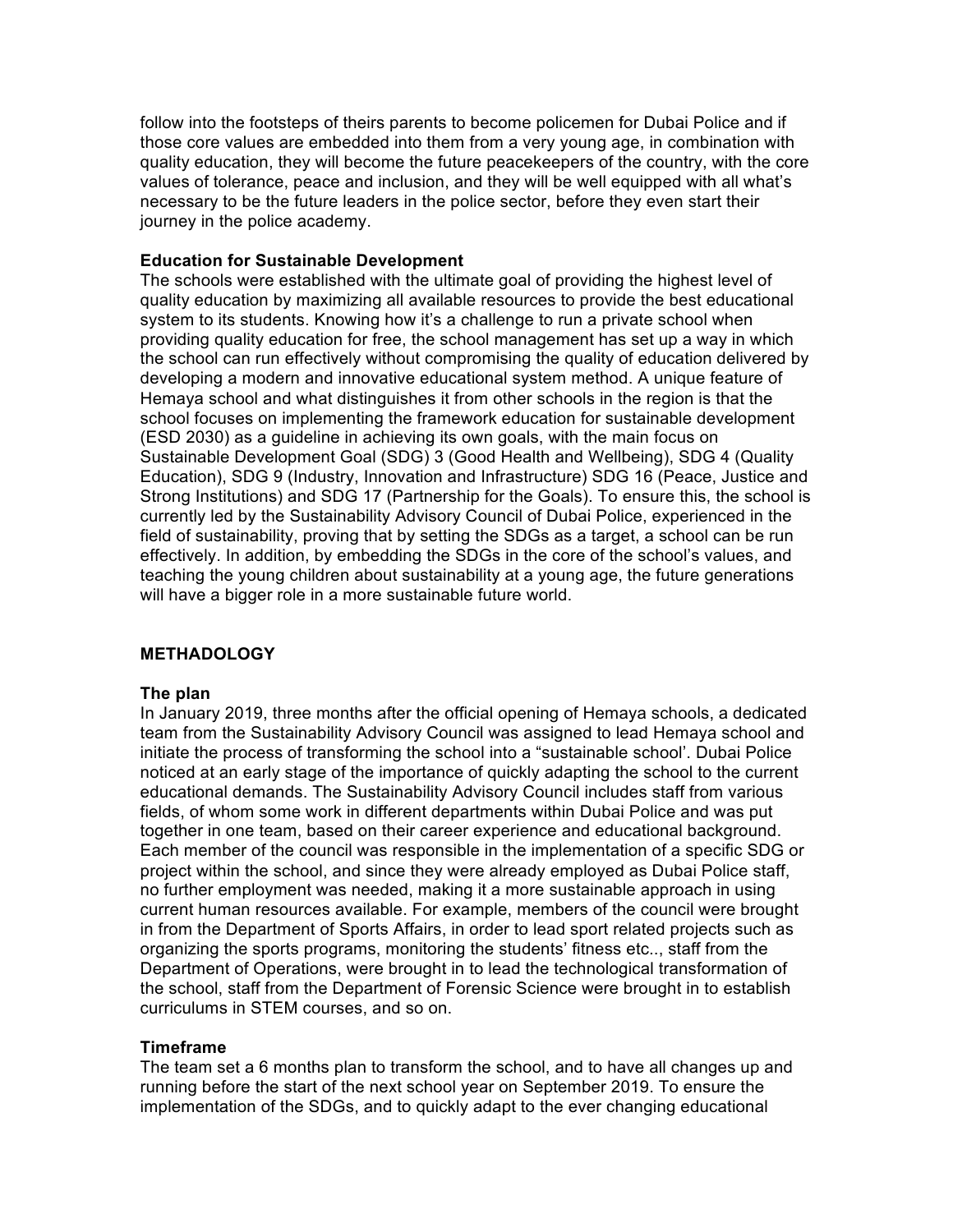sector, Hemaya school management has set the core focus of the school into three main categories: Culture and Arts, Health and Wellbeing, and Technology and Innovation. The projects within those themes were chosen based on several factors, including research on leading schools and educational institutes worldwide that have excelled in providing quality education at the highest level and standard. The projects that have been chosen and the reason behind the decision will be discussed in detail in the results section.

Two approaches were done for the implementation of the projects:

- 1) **Pilot projects.** These projects were designed to run as a pilot study, where a one-year piloting phase will be implemented to measure the effectiveness of the project on the students and a longer five-year plan to measure its long term effectiveness. The measurement plan will be discussed in detail in the Future Work section. Each project to be implemented was studied in detail to look into which educational level the project would be ideal for piloting, for that, the team turned to the literature to see at which level maximal educational input was gained depending on the nature of each project.
- 2) **Full-on project.** These projects were designed to run fully for all students in all the educational levels available at the school. These projects are based on wellestablished projects that have been implemented similarly elsewhere or have been proven to be effective.

### **RESULTS**

### **Culture and Arts**

One of the main categories of projects the school is currently focusing on is the Culture and Arts program. Through incorporating this program, the school aims to encourage tolerance and inclusion by directly and indirectly promoting free expression. In addition, incorporating such programs, has been shown to have positive effects both on shaping the intellectual capacity of young individuals and on their creative abilities.<sup>1</sup>

To accomplish this, the school is focusing on many projects to be incorporated within the program, which include: Language and Culture Learning, Sign Language and Modern Art.

**Language and Culture Learning.** It is well established that teaching young individuals a second or third language at an early age has a profound effect on an individuals' brain by significantly improving its intellectual abilities and cognitive skills. Such skills are not only restricted to language or speech cognitive abilities. A study by Bialystok showed that children who speak two or more languages have an improved brain executive function, a part of brain that is responsible for planning and problem solving.  $2$  An improved brain executive function has three main skills, improved memory, cognitive flexibility and inhibitory control. These skills allow the children to manage their thoughts, actions and emotions. $3$  An improvement in this brain function helps in ignoring

 <sup>1</sup> Bialystok, Ellen. *Bilingualism in Development: Language, Literacy, and Cognition*. Cambridge: Cambridge Univ. Pr.,

<sup>2010.</sup> <sup>2</sup> Bialystok, Ellen. "Cognitive Complexity and Attentional Control in the Bilingual Mind." *Child Development* 70, no. 3

Cartwright, Kelly B. "Insights From Cognitive Neuroscience: The Importance of Executive Function for Early Reading Development and Education." *Early Education & Development*23, no. 1 (2012): 24-36.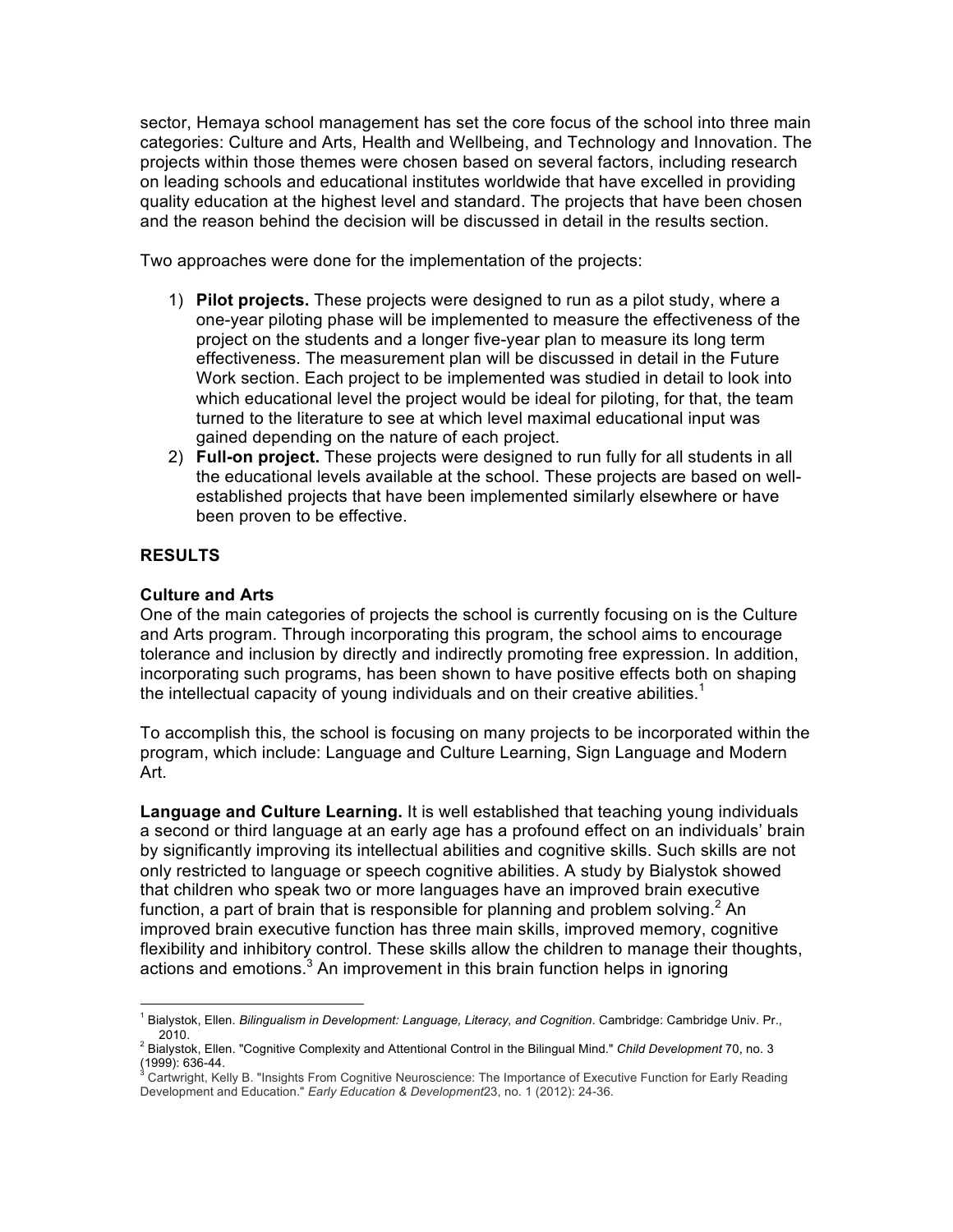distractions, and helps to keep the child focused, in addition to allowing them to easily switch from one topic to another, while still keeping other information in mind.

Learning a foreign language at a young age has also shown to have the ability to boost the creativity of a child.<sup>4</sup> Collective evidence showed that multilinguals score higher on creativity tests, such as the Torrance Test of Creativity Thinking. A study conducted in the UAE, showed that bilingual individuals had facilitated innovative capacity and had the ability to extract novel and unique ideas. $5$ 

Furthermore, language learning helps to promote inclusion and diversity. Learning a new foreign language introduces a new culture to the students, thus, indirectly encouraging tolerance, diversity and the acceptance of others. In addition, similar to language learning, some studies have shown that exposure of students to foreign cultures, also has the positive effect on creative performance, however, at a more immediate rate than that seen with language learning alone. One study has shown that exposure of individuals to a foreign culture, increases their creative performance immediately after the exposure. In a study by Leung and Chiu, a group of European Americans were exposed to the Chinese culture for a few days.<sup>6</sup> Right after the exposure, they were tested on their creative performance, which was seen to be increased significantly when compared to the control group. This can be due to many factors. One probable explanation is due to the creation of unconventional ideas and the receptiveness to different ideas that is originating from foreign cultures, hence building different visions of an idea, which is the basis of creativity.

**The Chinese Language and Culture.** In line with the school's vision, to promote tolerance and inclusion, the school is adding further languages to its curriculum, in addition to Arabic and English. To achieve this and provide the students with the benefits of the language learning mentioned above. The school decided to add the Chinese language and culture as a new module. Making the Chinese language the third language to be taught to the students. This module will act as a pilot study to see the benefits of learning a third language and to measure whether or not it goes in line with the latest studies mentioned previously. The module will be added for students in Grade 1, 2 and 3 (Students aged 6-10 years old). The reason these ages where chosen initially for the pilot study is that most studies have shown that children at the above mentioned ages absorb languages at a quicker rate. According to a study by Dr. Thompson, a neurology expert at the University of California, brain neurological systems grow at a quicker rate when children are at the age of 6 years old until they reach puberty<sup>7</sup>. At this stage, a child can acquire a language with ease and the brain develops rapidly to form new neurons.

**Sign language.** In addition to spoken language, the school aims to add sign Language as a core module for all students, to encourage the idea of inclusion and raise awareness of the deaf community. Such awareness campaigns have been very limited

 

<sup>4</sup> Diaz, Rafael M., and Cynthia Klingler. "Towards an Explanatory Model of the Interaction between Bilingualism and

Cognitive Development." *Language Processing in Bilingual Children*, (1991), 167-92.<br><sup>5</sup> Kharkhurin, Anatoliy V. "The Role of Bilingualism in Creative Performance on Divergent Thinking and Invented Alien<br>Creatures Tests."

Creatures Tests." *The Journal of Creative Behavior* 43, no. 1 (2009): 59-71. <sup>6</sup> Leung, Angela Ka-Yee, and Chi-Yue Chiu. "Multicultural Experience, Idea Receptiveness, and Creativity." Journal of Cross-Cultural Psychology 41, no. 5-6 (2010): 723-41.

<sup>&</sup>lt;sup>7</sup> University of California. "UCLA Researchers Map Brain Growth in Four Dimensions, Revealing Stage-Specific Growth Patterns in Children." News release, 2000. UCLA. http://users.loni.usc.edu/~thompson/MEDIA/press\_release.html.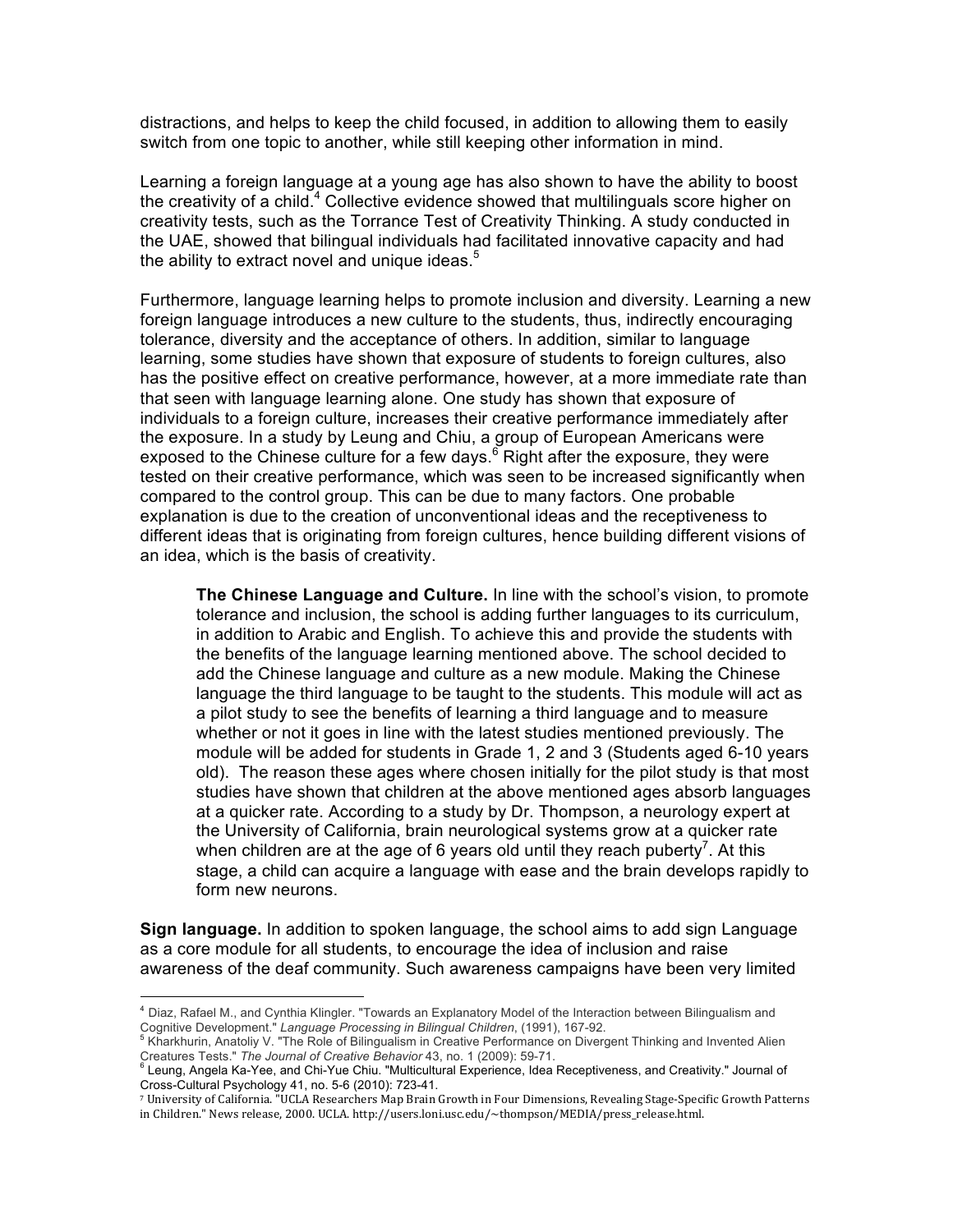in the Middle East, in comparison to other regions of the world (in Europe and North America). The school aims to build a generation of sign language speakers whom will not only be able to communicate with the deaf but will also act as ambassadors of sign language and ambassadors of inclusion of People of Determination (legal term used in the UAE to describe individuals with Special Needs).

Furthermore, teaching sign language to speaking students has several benefits, such as improving gross and motor skills. $8$  Some studies have also shown that sign language has a positive impact on improving reading capabilities, as sign language is a visual language, it activates the visual-spatial part of the brain, which is the same region of the brain that is directly linked to reading capabilities. Sign language has also been seen to increase memory retention and stimulates brain development.<sup>8</sup>

The current sign language teaching project will initially act as a pilot study for the next two years. This is to examine the benefits of incorporating a non-spoken language to the curriculum. The pilot phase for the next year will include a specialized module targeted for students in grades 7 to 9 (students aged 12-15), and in the following year it is planned to target grades 5-10 (students aged 10-16). The classes will be provided in collaboration with a local Sign Language Club by an authorized sign language teacher, in addition, to volunteers from the club, that will help in organizing the classes.

**Modern Art.** One of the main modern arts the school has decided to focus on is modern graffiti art. The school has partnered with graffiti artists across the country to provide free educational programs for students, to learn the modern art of graffiti and to promote free expression through art. The reason graffiti art was chosen is that graffiti helps students to express themselves in any form, not restricted to any canvas or style, allowing students to think creatively and outside the box. In addition, graffiti art has always been looked-down-upon by society, it is a good example to show students on how you can turn something negative to a positive, through the right way of expression and implementation.

### **TECHNOLOGY AND INNOVATION**

 

### **Technology and innovation curriculums**

In the fast advancing world, with continuous novel technologies being introduced into the world at a faster rate than ever before, it has become vital that schools update new curriculums oriented around technology and innovation. In the past, such curriculums have been under looked in most schools in the Middle East, but with the recent notion on how important they have become in the work field, it's critical to be introduced into schools. To introduce technology to school students, Hemaya school aims to add a new module in the coming school year, robotics and artificial intelligence as core module for all elementary, middle and high school students. The robotics curriculum will be oriented around design and construction of robotics and technological systems. The multi-step curriculum is designed in a way to provide students with progressive content, that starts with providing tailored-made technological kits that teaches the basics of robotics at the early educational stages of school, starting from 1<sup>st</sup> grade, to more advanced stages year by year, until  $12^{\text{th}}$  grade were students would be able to understand and work with

<sup>&</sup>lt;sup>8</sup> Hakim, Samantha. *Utilizing American Sign Language in the Early Childhood Setting*. New York, NY: Bank Street College of Education, 2016.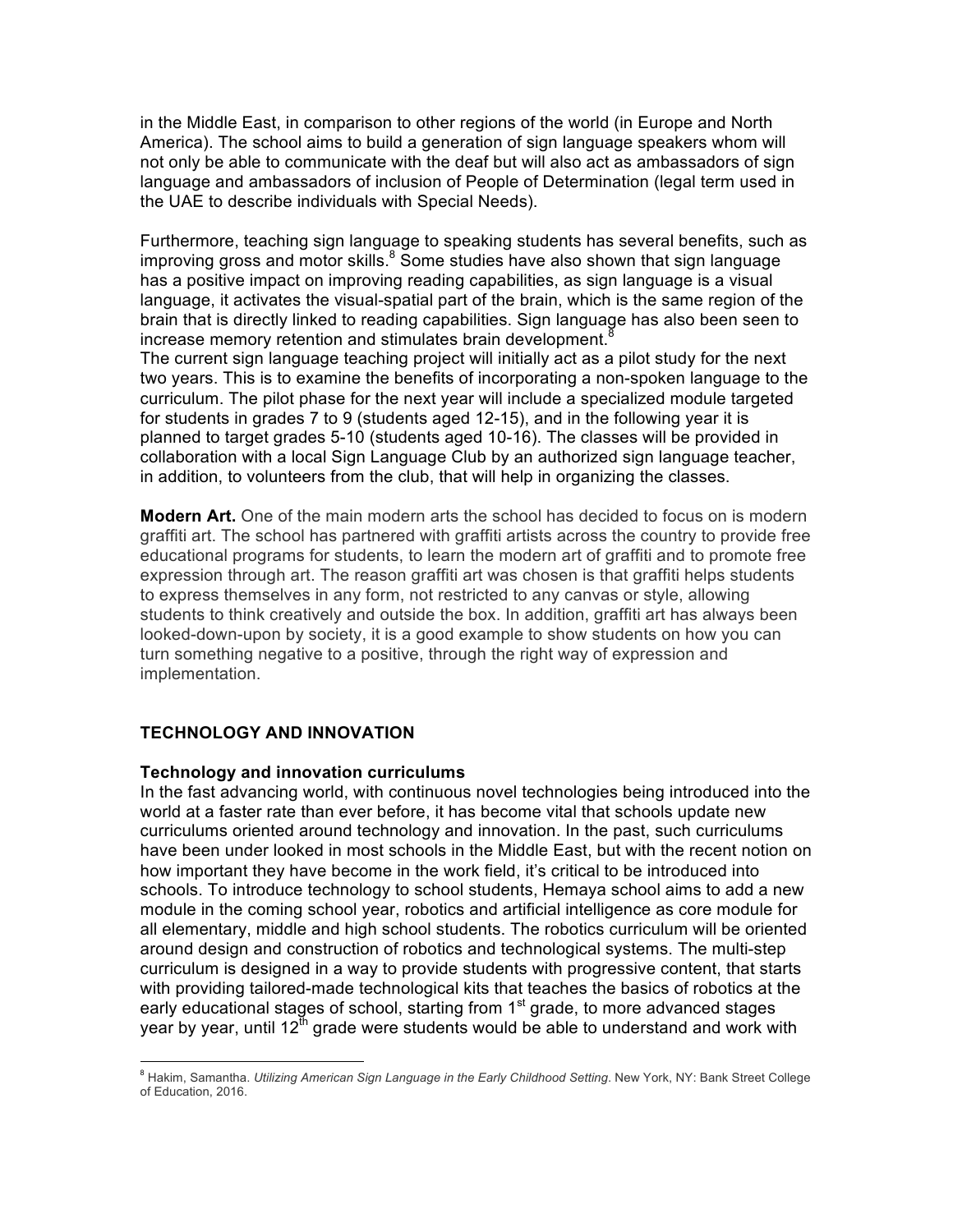complex robotics systems and automation technology. Students will also learn the basics of coding, where they will understand programming logic and programming languages. Learning such skills equips the students with what's needed for future employment. The benefit of robotics programs is to help teach students how to communicate across different technological platforms. In addition, it teaches essential teamwork skills and can also be the start of students finding their passion in technology and technology advancements. To achieve the above, the school has collaborated with the Department of Artificial intelligence at Dubai Police and robot manufactures in the region to provide robotic kits specially designed for students of elementary and middle school students, that will equip them with the necessary education for them to be able to take advanced robotics at a later stage.

### **Innovative teaching methods**

The school aims to enhance technology used in teaching. Through involving innovation and technology in teaching methods, the school aims to promote creative thinking and innovation among students, through the technology they use in classes. To do so, the school has built an innovation lab, open for all students, to promote hands-on experience and the concept of applying theory to practice through innovation. In addition, robots are being used as a means to deliver education material to students in a more active way. The benefit of using robots in teaching is that it can be tailored to suit all student needs, through an engaging method. It can also be tailored to suit students of People of Determination, such as children with autism, where the robot can grab the attention of the students in a better, more engaging manner.

Further new courses to be added to the curriculum in the following years also include:

**Sustainability Course.** After several successful SDGs workshops and the positive engagement obtained from the students, the school aims to add a core module of sustainability into its curriculum, with the aim of introducing the concept of tackling all the SDGs and embedding that into the students from a very young age.

**Forensic Science Course.** With the growing demand in Forensic Science specializations, Dubai Police aims to develop talents in this field from an early age. To do so, the school aims to add a Forensic Science Course as an elective course for high school students, attracting individuals that might be interested in entering this field in the future.

## **HEALTH AND WELLBEING**

Hemaya's approach to a healthy lifestyle for students aims to deliver three ultimate goals. Firstly, by providing students with a healthy lifestyle, secondly by improving the students' educational performance through physical activity, and finally through confidence building and shaping characters through sports.

**A Healthy Lifestyle.** Hemaya has established several sports initiatives and projects, to provide a holistic approach system at minimal cost. The physical education program aims to provide students with a program that meets each student's physical needs, mainly focusing on increasing the students' strength, stamina, agility and endurance; and changes gradually depending on the age group. In order to make the above feasible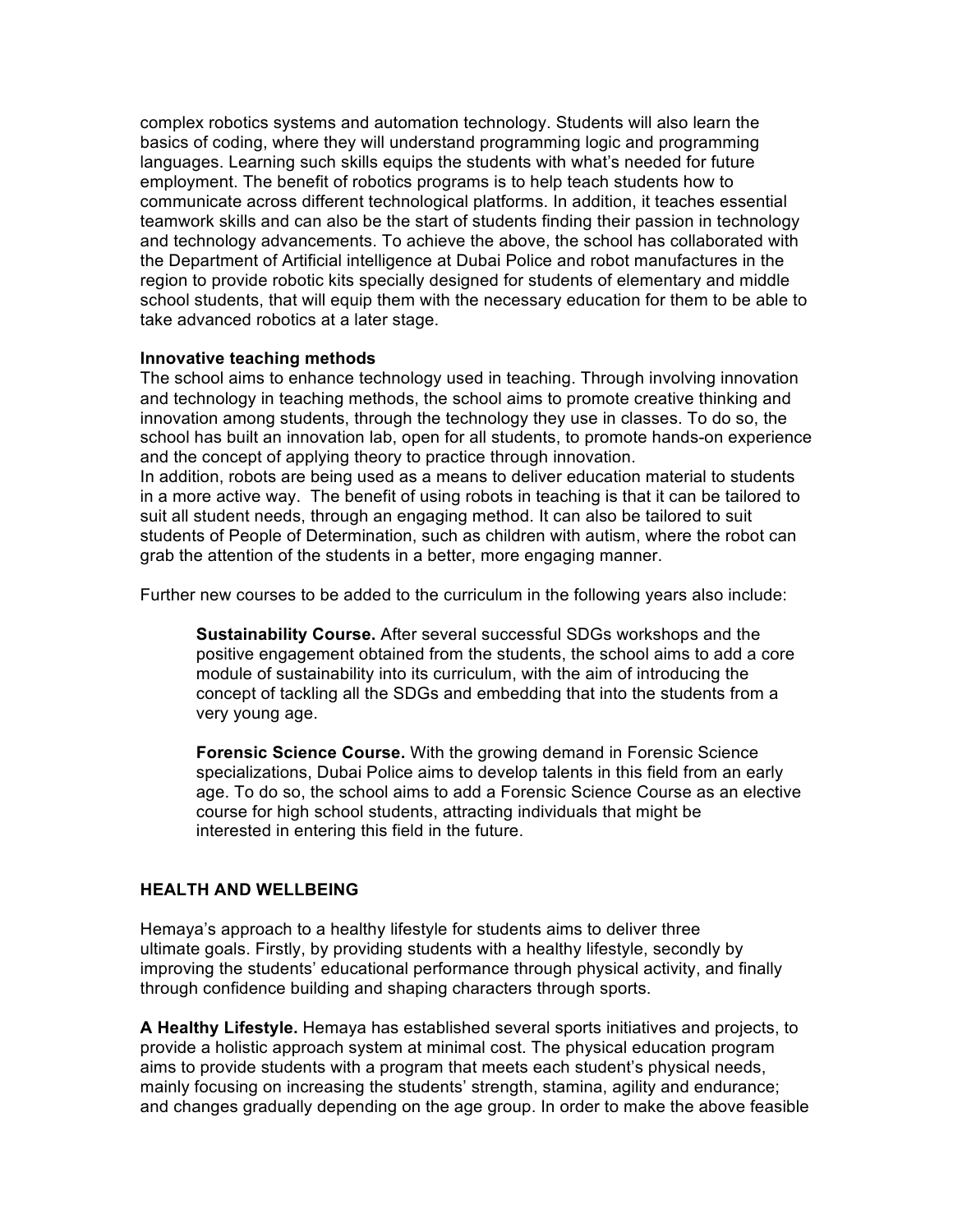and easily accessible to all students, the school has collaborated with the Department of Sports Affairs in Dubai Police, to provide consultancy on sports facilities management, sports education programs, and experienced coaches to train the children. In addition, the school has collaborated with several leading sports facilities and sports clubs in the region to sponsor the school and provide the school with high standard sports facilities.

Some notable initiatives within the sports program include: the healthy nutrition program and the future athlete initiative.

**The healthy nutrition program.** The school has collaborated with experienced nutrition consultants to provide nutritious meals for all students. Studies have shown that the educational performance of students and their mental abilities is affected significantly by their diet and the type of food they eat.<sup>9</sup> The school will be providing all students with a daily two main meal plans throughout the whole year, that includes breakfast, lunch, and a snack in between. The nutritional meals will be tailor-made to suit students with dietary restrictions, such as diabetes, food intolerances and food allergies.

**The future athlete initiative.** The future athlete initiative aims to build future athletes, and provides detailed sports programs for all students, including a tailored program for People of Determination. The program is designed to provide monthly detailed reporting on the physical performance of each student, and assigns every student to a sport that matches their physical performance. In order to do the above, the school has collaborated with internal and external partners, to provide every student with the necessary support needed. The school will then link the outstanding young athletes to local clubs to sponsor the students and provide them with extra coaching to further develop their skills. By doing so, the school aims to provide all students with an opportunity to excel in any sport, regardless of the expenses required to develop an athlete.

**Impact on educational performance.** Recent studies have shown that by ensuring good health and wellbeing of students, the students' performance and attitude in and out of school improves.  $10$  It has been well established that cognitive and social skills are shaped early on in children's lives and when physical activities are provided to children at a very young age, the children develop socially and emotionally at a quicker rate.<sup>11</sup> This has been seen to be directly linked to academic success and general well-being of students. One study showed that children participating actively in sports had fewer social and emotional problems, and were seen to be more comfortable in school.<sup>12</sup> Another study showed that children that participated in sports, had an improved perspectivetaking ability.

<sup>&</sup>lt;sup>9</sup> Kim, So Young, Songyong Sim, Bumjung Park, II Gyu Kong, Jin-Hwan Kim, and Hyo Geun Choi. "Dietary Habits Are Associated With School Performance in Adolescents." *Medicine* 95, no. 12 (2016).<br><sup>10</sup> Shaw, Steven R., Paul Gomes, Anna Polotskaia, and Anna M. Jankowska. "The Relationship between Student Health

and Academic Performance: Implications for School Psychologists." *School Psychology International* 36, no. 2 (2015): 115-34.<br><sup>11</sup> Zeng, Nan, Mohammad Ayyub, Haichun Sun, Xu Wen, Ping Xiang, and Zan Gao. "Effects of Physical Activity on Motor

Skills and Cognitive Development in Early Childhood: A Systematic Review." *BioMed Research International*2017 (2017):

<sup>1-13.&</sup>lt;br><sup>12</sup> Eime, Rochelle M., Janet A. Young, Jack T. Harvey, Melanie J. Charity, and Warren R. Payne. "A Systematic Review of the Psychological and Social Benefits of Participation in Sport for Children and Adolescents: Informing Development of a Conceptual Model of Health through Sport." *International Journal of Behavioral Nutrition and Physical Activity*10, no. 1 (2013): 98.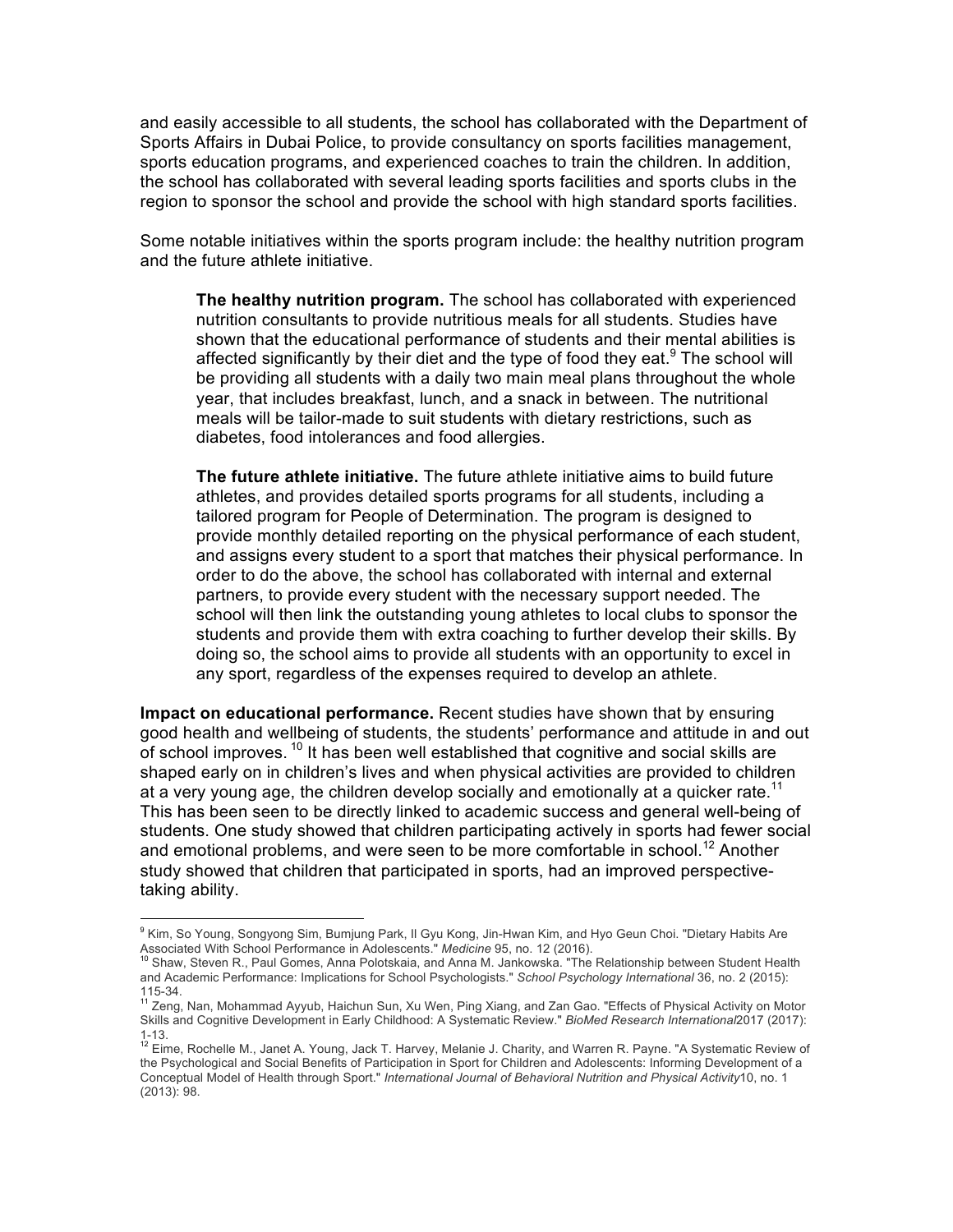**Confidence and character building.** A big benefit of sports and physical activity in schools is that it builds confidence and character in children, and helps to shape their personality.

One of the benefits includes the encouragement of inclusion, to do this all school sports activities are oriented around encouragement of tolerance and gender equality, with daily sports activities and occasional sports open days, to raise awareness of inclusion through sports, within a detailed sports program specified for the different age groups. All sports activities include People of Determination incorporated with all students, eliminating the idea, that we are all different, and building the confidence of all individuals regardless of their capabilities. Since the idea of incorporation of all students was established in the school, people of determination were seen more engaging and more involved in all school activities and not just sports, in addition, all students were seen to be more involved with everyone else. In addition, school students are involved in peacebuilding through sports activities within the community outside of their school, such as initiatives to promote community happiness through sports, and involving the future generation to organize such initiatives within the community, as future leaders. We hypothesize by following this approach, sports initiatives and activities will detour students from taking a wrong path or getting engaged in illegal activities or wrong doings. This has been backed by several studies which suggest that sports activities keep kids away from violence, drugs and other issues adolescents face.

### **DISCUSSION AND CONCLUSION**

Hemaya Schools promote, and continue to contribute to achieve, social, economic and environmental sustainability. Socially the school shapes the students to be the future peacebuilders by teaching them core values of acceptance, tolerance and diversity. The students are nurtured from an early age in inclusive environment that attends not only to educational requirements, but to their needs in sports, arts, talents and innovation. This simplifies social interaction among the students, parents and the schools. Economically, the school saves educational expenditures on Dubai Police employees as their children are educated for free, without jeopardizing the quality of education received. In addition, the management ensures to implement reliable financial models that accommodates for extracurricular activities for the students' talent growth, without burdening their parents with extra costs. Environmentally, the school strives to reduce its energy and water consumption by joining the Government building retrofit and clean energy projects in the short run. The school currently utilizes locally existing buildings that were repurposed for the school's use in line with the educational system standards. Moreover, the school has put in place plans for digital transformation to eliminate printing and adopt online systems to reduce the negative impact of environment.

At Hemaya, we believe that future peacebuilders will not just be policemen and security personnel, the concept of peace and tolerance will be embedded in all students, and will lead to the future creation of artists, athletes, teachers, scientists etc.., whom will all be leaders in peace in their own fields. We believe, such projects, can be adapted and replicated in other countries, where peacebuilding schools are established or supported by peacebuilding organizations. Many peacebuilding originations, similar to Dubai Police, have the capabilities to support, run or establish such schools, and build a future generation for a safer city. The schools were established with the ultimate goal of providing the highest level of quality education by maximizing all available resources to provide the best educational systems to its students. What distinguishes Hemaya school from other schools is that the school focuses on achieving the SDGs as a guideline in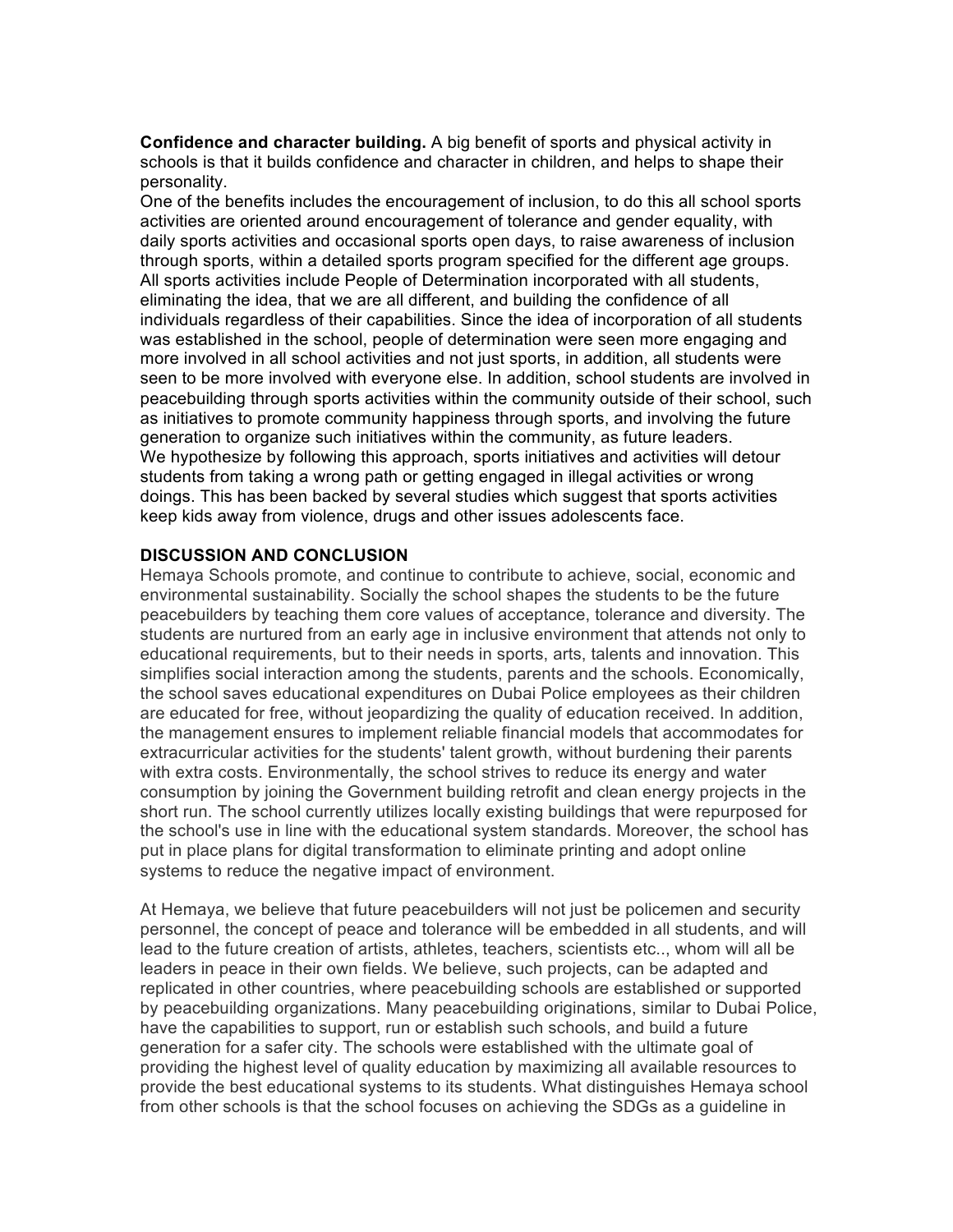achieving a forward moving educational system with the main focus on the SDG 3, 4, 9 and 16. Hemaya school decided to focus on three themes, that have been studied and selected by the school's management: Culture and Arts, Health and Wellbeing, and Technology & Innovation, with all topics being oriented towards equality, inclusion, tolerance and peace. Similarly, such models can be built in other schools in the region, with the addition of adding the SDGs as the ultimate goal for schools to follow. Another core value that is included in all the above themes, which takes a big part of Hemaya school, is incorporating People of Determination with all students within the school, in classrooms and in all its activates. In addition, Hemaya schools emphasize on providing the ideal environment and facilities for People of Determination.